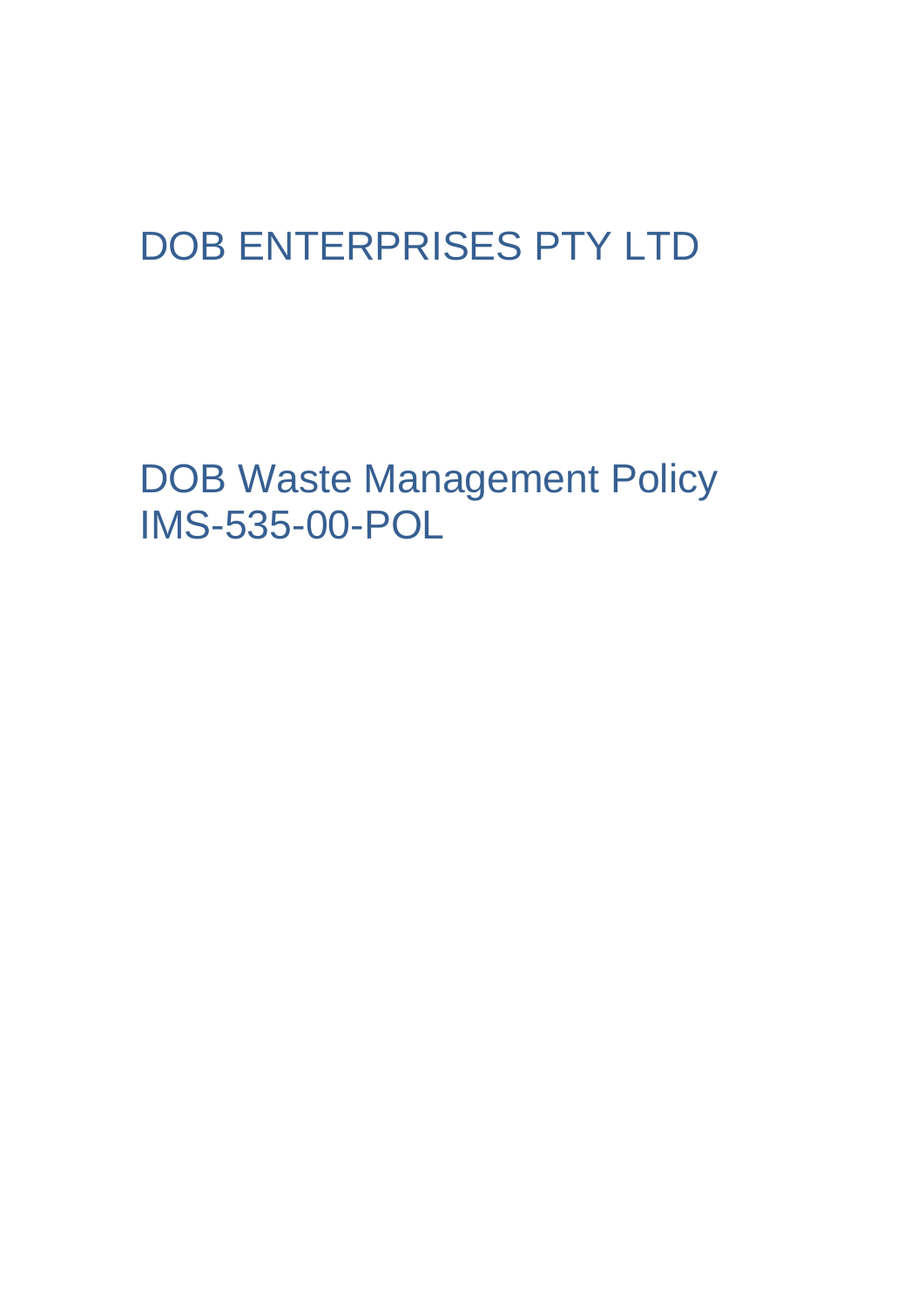# **Revision History**

| <b>Date</b> | <b>Rev</b>     | <b>Modified</b><br><b>By</b> | <b>Changes Made,</b><br><b>Review History</b> | <b>Reviewed</b><br>by | <b>Approved</b><br>by |
|-------------|----------------|------------------------------|-----------------------------------------------|-----------------------|-----------------------|
| 19.02.19    | $\overline{0}$ | Sunette<br>Opperman          | Creation                                      | <b>S</b> Rupert       | <b>S</b> Rupert       |
|             |                |                              |                                               |                       |                       |
|             |                |                              |                                               |                       |                       |
|             |                |                              |                                               |                       |                       |
|             |                |                              |                                               |                       |                       |
|             |                |                              |                                               |                       |                       |
|             |                |                              |                                               |                       |                       |
|             |                |                              |                                               |                       |                       |
|             |                |                              |                                               |                       |                       |

| mbc <sup>-</sup>                                                        | DOB ENTERPRISES PTY LTD<br>ABN 20112 866001                                                   | Revision    | 0               | Date | 19.02.19 |  |  |  |
|-------------------------------------------------------------------------|-----------------------------------------------------------------------------------------------|-------------|-----------------|------|----------|--|--|--|
| <b>Icloour hire</b><br>mbc`<br>Imbc<br>m <sub>k</sub><br>sursing agency | Level 1 49 Horton Street<br>Port Macquarie NSW 2444<br>Ph: 1 300 854 622<br>Fax: 02 6583 8468 | Document No | IMS -535-00-POL | Page |          |  |  |  |
| Page 2 of 3<br>UNCONTROLLED WHEN PRINTED OR DOWNLOADED                  |                                                                                               |             |                 |      |          |  |  |  |